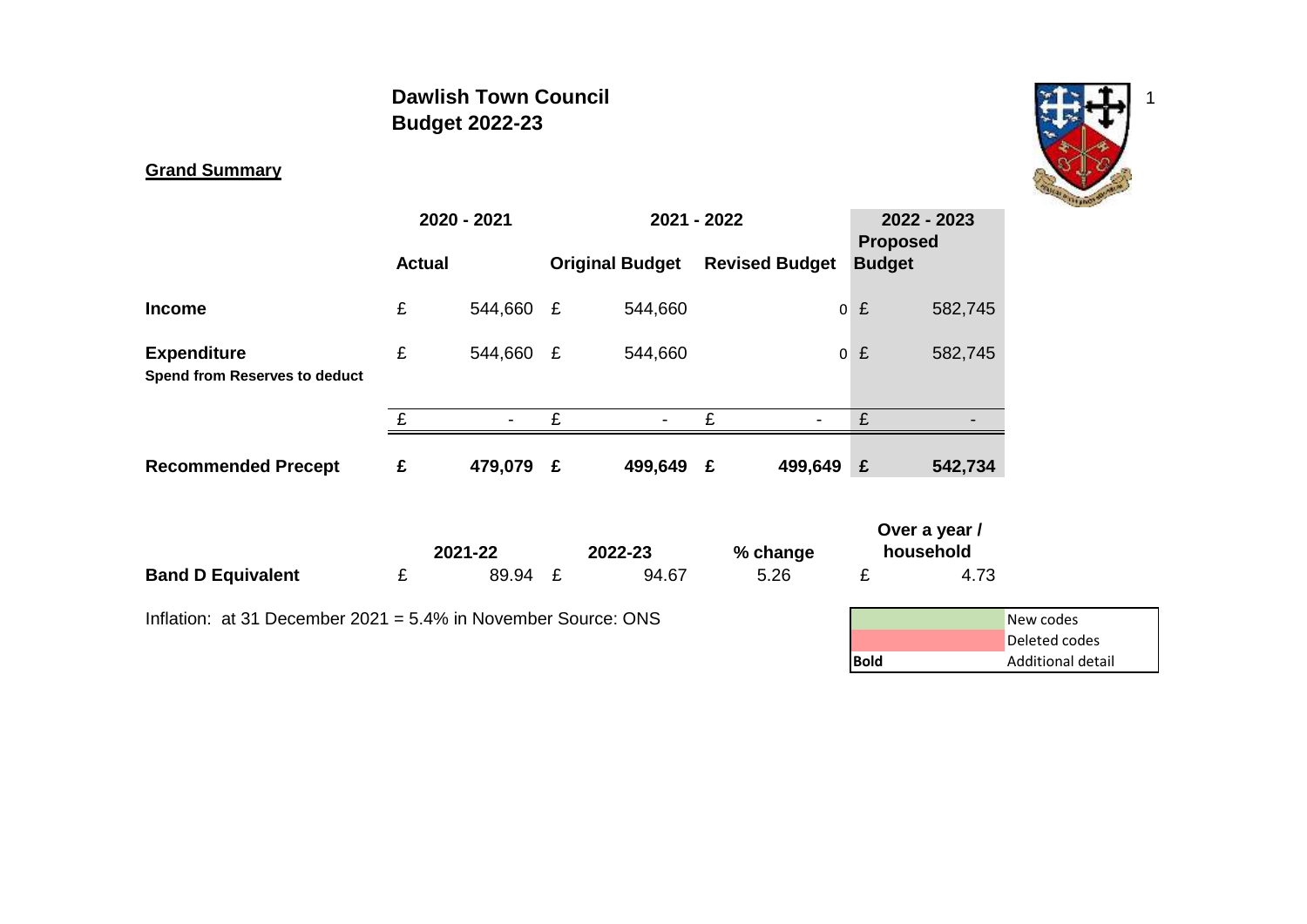## **Dawlish Town Council** 2 **Budget 2022-23**

|                                | 2020 - 2021 |               |   | 2021 - 2022            |              | 2021 - 22                             | 2022 - 2023 |         |  |  |
|--------------------------------|-------------|---------------|---|------------------------|--------------|---------------------------------------|-------------|---------|--|--|
|                                |             |               |   |                        |              |                                       |             |         |  |  |
| <b>Income</b>                  |             | <b>Actual</b> |   | <b>Original Budget</b> |              | <b>Revised Budget Proposed Budget</b> |             |         |  |  |
| <b>Administration</b>          |             |               |   |                        |              |                                       |             |         |  |  |
| <b>150 Administration</b>      | £           | 13,056 £      |   | 350                    | £            | 350 £                                 |             | 350     |  |  |
| 180 Office                     | £           | 421           | £ | 750                    | £            | 750 £                                 |             | 750     |  |  |
| <b>Civic Spaces</b>            |             |               |   |                        |              |                                       |             |         |  |  |
| 210 Waterfowl                  | £           | 5,670 £       |   | 8,000                  | £            | $8,000$ £                             |             | 6,500   |  |  |
| 230 Public Spaces              | £           |               | £ | 310                    | $\mathbf{f}$ | 310 £                                 |             | 310     |  |  |
| 270 Allotments                 | £           | 1,483         | £ | 1,529 $E$              |              | $1,529$ £                             |             | 1,529   |  |  |
| <b>Council Activities</b>      |             |               |   |                        |              |                                       |             |         |  |  |
| 400 The Manor House            | £           | 11,649 £      |   | 27,572                 | £            | 27,572 £                              |             | 23,572  |  |  |
| 420 Riverside Centre           | £           | 1,536         | £ | 5,000                  | £            | $5,000$ £                             |             | 5,000   |  |  |
| 440 The Council as Public Body | £           | 486,596       | £ | 499,649                | £            | 499,649                               | £           | 542,734 |  |  |
| <b>460 Events Committee</b>    | £           | 1,417         | £ | 1,500                  | £            | 1,500                                 | £           | 2,000   |  |  |
| 480 Investing in Dawlish       | £           | 8,771 £       |   |                        | £            |                                       | £           |         |  |  |
| <b>Changes to Reserves</b>     |             |               |   |                        |              |                                       |             |         |  |  |
| <b>Changes to Reserves</b>     | £           |               | £ |                        | £            |                                       | £           |         |  |  |
|                                |             | 530,599       | £ | 544,660                | £            | 544,660                               | £           | 582,745 |  |  |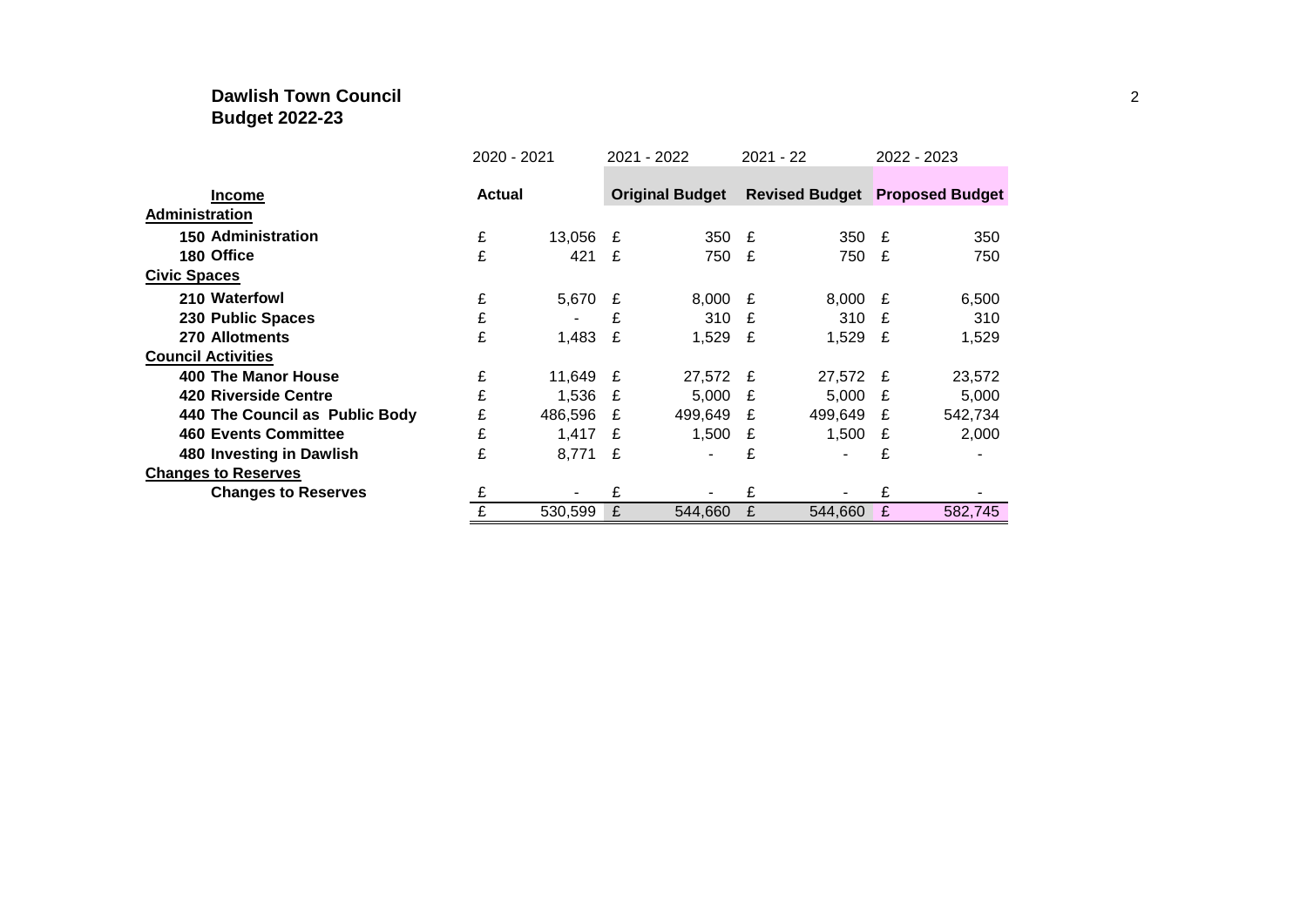## **Dawlish Town Council** 3 **Budget 2022-23**

| <b>Expenditure</b>             | 2020 - 2021   |           |   | 2021 - 2022            |   | 2021 - 2022 | 2022 - 2023 |                                       |  |  |
|--------------------------------|---------------|-----------|---|------------------------|---|-------------|-------------|---------------------------------------|--|--|
|                                |               |           |   |                        |   |             |             |                                       |  |  |
| Administration                 | <b>Actual</b> |           |   | <b>Original Budget</b> |   |             |             | <b>Revised Budget Proposed Budget</b> |  |  |
| 100 Staff                      | £             | 205,328   | £ | 219,100                | £ | 219,100     | £           | 231,078                               |  |  |
| <b>150 Administration</b>      | £             | 29,368    | £ | 30,823                 | £ | 30,823      | £           | 31,992                                |  |  |
| 180 Office                     | £             | 27,941 £  |   | 19,822                 | E | 19,822 £    |             | 24,396                                |  |  |
| <b>Civic Spaces</b>            |               |           |   |                        |   |             |             |                                       |  |  |
| <b>200 Outside Services</b>    | £             | 1,722 $E$ |   | 1,200                  | £ | 1,200       | £           | 1,500                                 |  |  |
| 210 Waterfowl                  | £             | 6,880     | £ | 5,126                  | £ | 5,126       | £           | 6,051                                 |  |  |
| 230 Public Spaces              | £             | 15,885    | £ | 21,000                 | £ | 21,000      | £           | 31,653                                |  |  |
| 240 War Memorial Garden        | £             | 741       | £ | 1,000                  | £ | 1,000       | £           | 1,000                                 |  |  |
| 250 Little Week Play Area      | £             | 72        | £ | 500                    | £ | 500         | £           | 500                                   |  |  |
| 260 The Skate Park             | £             | 3,943     | £ | 3,389                  | £ | 3,389       | £           | 8,389                                 |  |  |
| 270 Allotments                 | £             | 3,204     | £ | 3,200                  | £ | 3,200       | £           | 5,688                                 |  |  |
| <b>280 CCTV</b>                | £             | 1,965     | £ | 7,200                  | £ | 7,200       | £           | 2,700                                 |  |  |
| <b>Council Activities</b>      |               |           |   |                        |   |             |             |                                       |  |  |
| <b>400 The Manor House</b>     | £             | 61,673    | £ | 78,520                 | £ | 78,520 £    |             | 73,831                                |  |  |
| <b>420 Riverside Centre</b>    | £             | 2,488     | £ | 12,765                 | £ | 12,765      | £           | 13,276                                |  |  |
| 440 The Council as Public Body | £             | 8,121     | £ | 12,250                 | £ | 12,250      | £           | 17,926                                |  |  |
| <b>460 Events Committee</b>    | £             | 17,241    | £ | 28,265                 | £ | 28,265      | £           | 37,765                                |  |  |
| 480 Investing in Dawlish       | £             | 59,120    | £ | 100,500                | £ | 100,500     | £           | 95,000                                |  |  |
| <b>Changes to Reserves</b>     |               |           |   |                        |   |             |             |                                       |  |  |
| <b>Changes to Reserves</b>     | £             |           | £ |                        | £ |             | £           |                                       |  |  |
| <b>Unbudgeted Expenditure</b>  | £             |           | £ | ٠                      | £ | ۰           | £           |                                       |  |  |
|                                | £             | 445,692 £ |   | 544,660                | £ | 544,660     | E           | 582,745                               |  |  |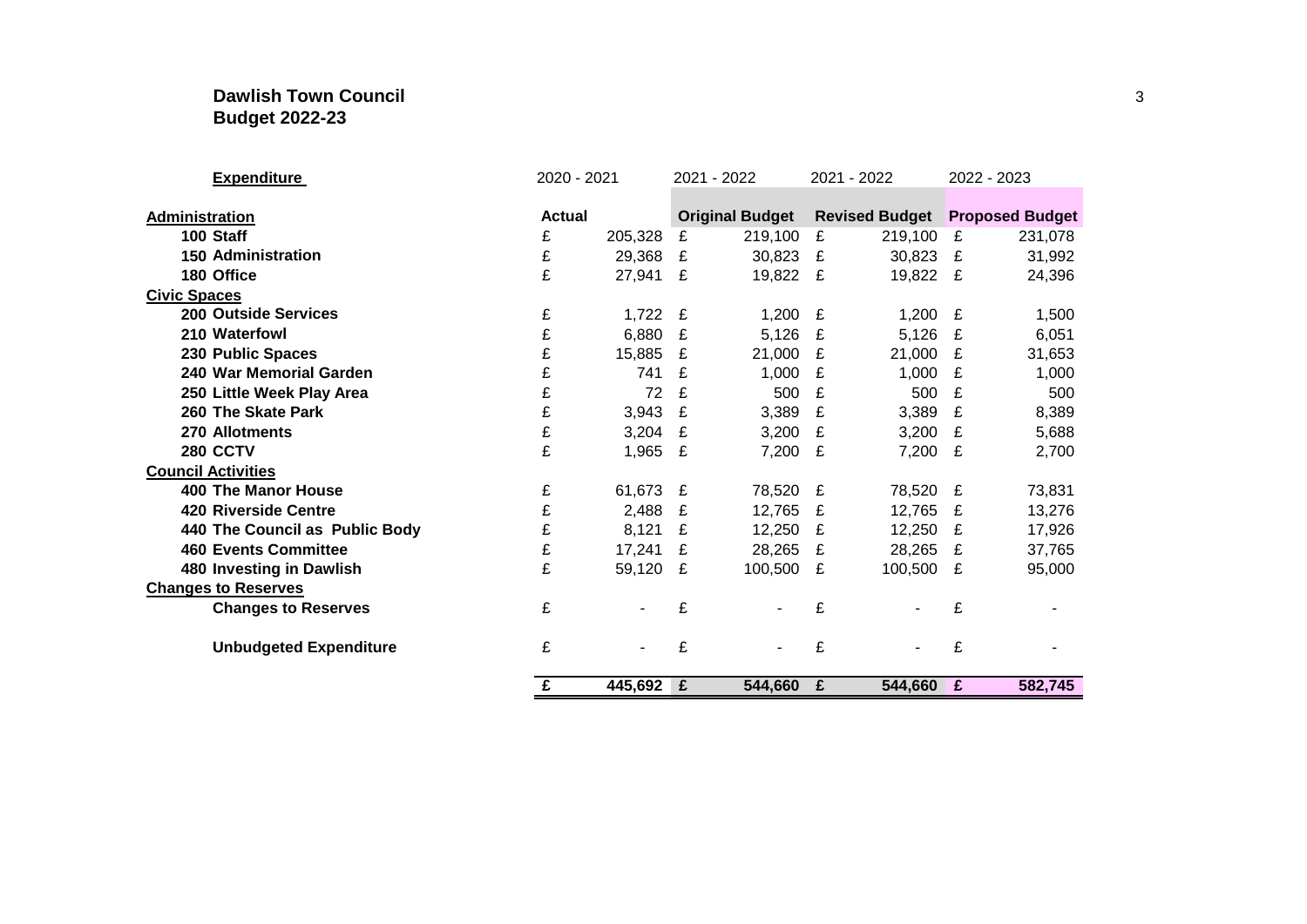#### **Dawlish Town Council** 4 **Budget 2022-23**

| Income                                                             |              | 2020 - 2021    |              | 2021 - 2022                    |              |                        | 2021 - 2022 | 2022 - 2023                           |                |                          |
|--------------------------------------------------------------------|--------------|----------------|--------------|--------------------------------|--------------|------------------------|-------------|---------------------------------------|----------------|--------------------------|
|                                                                    |              | Actual         |              | Actual to 30<br>September 2021 |              | <b>Original Budget</b> |             | <b>Revised Budget</b> Proposed Budget |                |                          |
| <b>Administration</b>                                              |              |                |              |                                |              |                        |             |                                       |                |                          |
| <b>Administration</b>                                              |              |                |              |                                |              |                        |             |                                       |                |                          |
| 1080 Bank Interest                                                 | £            | 248            | £            | 31                             | £            | 350                    | £           | 350                                   | E              | 350                      |
| 1095 Miscellaneous Income                                          | £            | 12,808         | £            | 3,143                          | £            |                        | £           |                                       |                |                          |
|                                                                    | £            | 13,056         | £            | 3,174                          | $\mathbf f$  | 350                    | £           | 350                                   | £              | 350                      |
| Office                                                             |              |                |              |                                |              |                        |             |                                       |                |                          |
| 1100 Photocopying Income                                           | £            | 421            | £            |                                | £            | 750                    | £           | 750                                   | £              | 750                      |
|                                                                    | $\mathbf{f}$ | 421            | £            | L.                             | £            | 750                    | £           | 750                                   | £              | 750                      |
| <b>Civic Spaces</b>                                                |              |                |              |                                |              |                        |             |                                       |                |                          |
| Waterfowl                                                          |              |                |              |                                |              |                        |             |                                       |                |                          |
| 1200 Donations                                                     | £            | 3,898          | £            | 6,883                          | £            | 5,500                  | £           | 5,500                                 | £              | 5,000                    |
| <b>1205 Sales</b>                                                  | £            | 670            | £            | 240                            | £            | 500                    | £           | 500                                   | £              | 500                      |
| 1210 Sponsorship                                                   | £            | 1.102          | £            | 555                            | £            | 2,000                  | £           | 2.000                                 | £              | 1,000                    |
|                                                                    | £            | 5,670          | £            | 7,678                          | £            | 8,000                  | £           | 8,000                                 | $\mathbf{E}$   | 6,500                    |
| <b>Public Spaces</b>                                               |              |                |              |                                |              |                        |             |                                       |                |                          |
| 1350 Devon CC Grass Verges Inc.                                    | £            |                | £            |                                | £            |                        | £           |                                       | £              |                          |
| 1365 Parish Paths Grant                                            | £            | ÷.             | £            | $\overline{a}$                 | £            | 310                    | £           | 310                                   | £              | 310                      |
|                                                                    | £            | $\overline{a}$ | £            | $\overline{a}$                 | £            | 310                    | £           | 310                                   | $\overline{f}$ | 310                      |
| <b>Allotments</b>                                                  |              |                |              |                                |              |                        |             |                                       |                |                          |
| 1400 Allotments Income                                             | £            | 1,483          | £            |                                | £            | 1,529                  | £           | 1,529 £                               |                | 1,529                    |
|                                                                    | $\mathbf{f}$ | 1.483          | $\mathbf{f}$ | ÷.                             | $\mathbf{f}$ | 1.529                  | £           | 1.529                                 | $\mathbf{f}$   | 1.529                    |
| <b>Council Activities</b>                                          |              |                |              |                                |              |                        |             |                                       |                |                          |
| <b>The Manor House</b>                                             |              |                |              |                                |              |                        |             |                                       |                |                          |
| 1450 Hire Income                                                   | £            | 4,403          | £            | 6,376                          | £            | 17,800                 | £           | 17,800 £                              |                | 14,000                   |
| 1455 Rent Income                                                   | £            | 7,116          | £            | 4,206                          | £            | 8,572 £                |             | 8,572 £                               |                | 8,572                    |
| 1465 Manor House Weddings                                          | £            | 130            | £            |                                | £            | 1,200                  | £           | 1,200                                 | £              | 1,000                    |
|                                                                    | £            | 11,649         | £            | 10,582                         | £            | 27,572                 | £           | 27,572                                | E              | 23,572                   |
| <b>Riverside Centre</b>                                            |              |                |              |                                |              |                        |             |                                       |                |                          |
| 1450 Hire Income                                                   | £            | 1,536          | £            | $3,556$ £                      |              | 5,000                  | £           | 5,000                                 | £              | 5,000                    |
|                                                                    | £            | 1,536          | £            | 3,556                          | £            | 5,000                  | £           | 5.000                                 | £              | 5.000                    |
| The Council as a Public Body                                       |              |                |              |                                |              |                        |             |                                       |                |                          |
| 1076 Precept                                                       | £            | 479,079        | £            | 499,649                        | £            | 499,649                | £           | 499,649                               | £              | 542,734                  |
| 1078 CIL Income                                                    | £            | 7,405          | £            | 23,213                         | £            |                        | £           |                                       | £              |                          |
| 1085 Mayor's Collection Account                                    | £            | 112            | £            | 1,661                          | £            |                        | £           |                                       | £              |                          |
| 1090 Mayor's Civic Evening                                         | £            |                | £            | 415                            | £            |                        | £           |                                       | £              |                          |
|                                                                    | £            | 486,596        | £            | 524,938                        | £            | 499,649                | £           | 499,649                               | £              | 542,734                  |
| <b>Events Income</b>                                               |              |                |              |                                |              |                        |             |                                       |                |                          |
| 1500 Event Income                                                  | £            | 1,417          | £            | 1,758                          | E            | 1,500                  | £           | 1,500                                 | £              | 2,000                    |
|                                                                    | £            | 1.417          | £            | 1,758                          | £            | 1,500                  | £           | 1,500                                 | £              | 2,000                    |
| <b>Investing in Dawlish</b>                                        |              |                |              |                                |              |                        |             |                                       |                |                          |
| 1095 Miscellaneous Income                                          | £            | ä,             | £            | 4,900 £                        |              |                        | £           |                                       | £              |                          |
| <b>Helping Dawlish</b>                                             |              |                |              |                                |              |                        |             |                                       |                |                          |
| 1300 Helping Dawlish Donations                                     | £            | 8,771          | £            | 570                            | £            |                        | £           |                                       | £              | $\overline{\phantom{a}}$ |
| <b>Grant Income</b>                                                | £            |                | £            |                                | £            |                        | £           |                                       | £              |                          |
|                                                                    | £            | 8,771          | £            | 570                            | £            | ä,                     | £           | ÷.                                    | £              | $\mathbf{r}$             |
|                                                                    |              |                |              |                                |              |                        |             |                                       |                |                          |
| <b>Changes to Reserves</b><br><b>Transfer from General Reserve</b> |              |                | £            |                                | £            |                        | £           |                                       | £              |                          |
|                                                                    | £<br>£       | $\overline{a}$ | £            |                                | $\mathbf{f}$ |                        | £           |                                       | $\overline{f}$ | $\overline{a}$           |
|                                                                    | £            | 530,599        | £            | 552,256                        | £            | 544,660                | £           | 544,660                               | £              | 582,745                  |
|                                                                    |              |                |              |                                |              |                        |             |                                       |                |                          |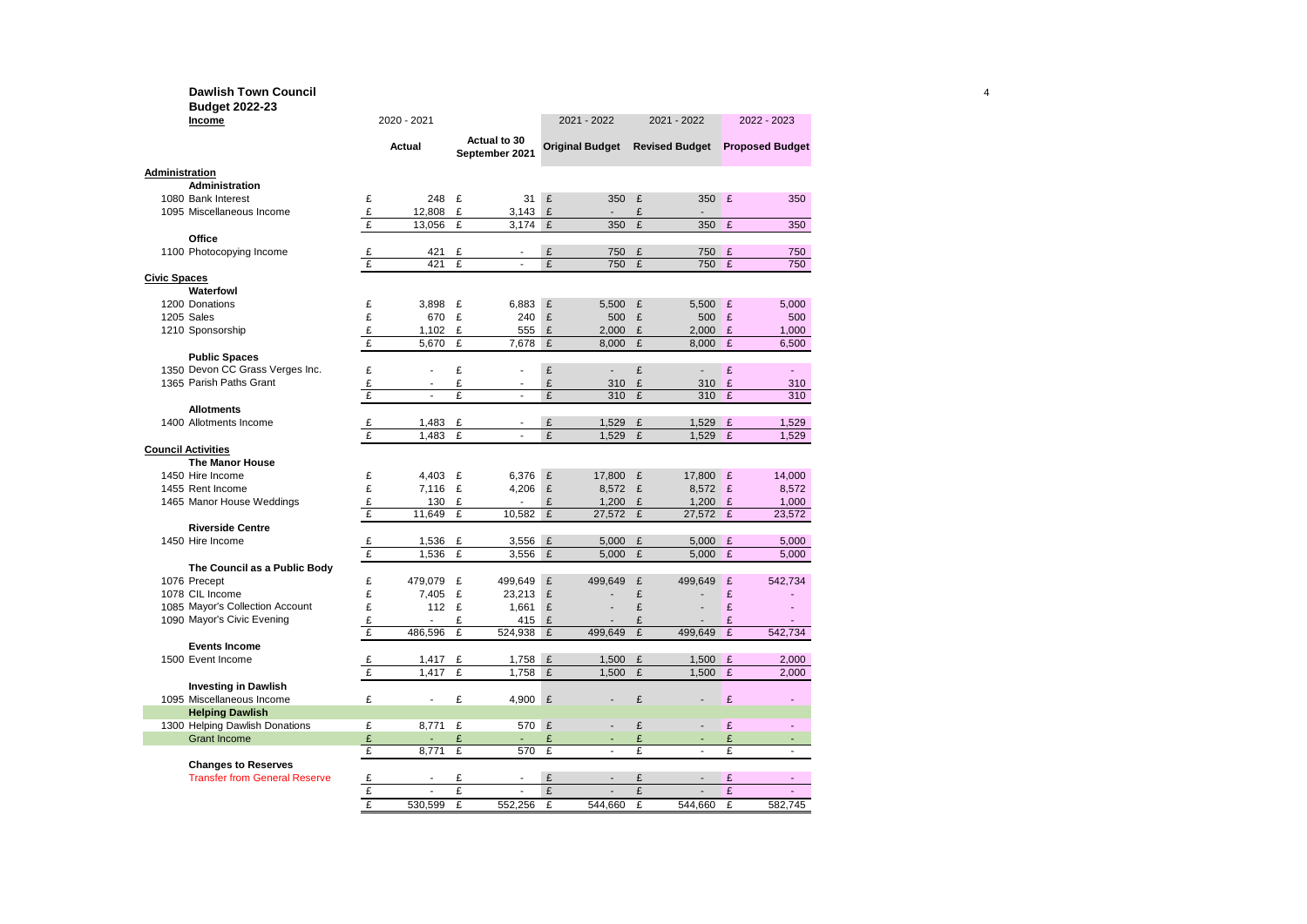#### **Dawlish Town Council** <sup>5</sup> **Budget 2022-23**

| <b>Expenditure</b>                                  | 2020 - 2021  |         | 2021 - 2022 |                                | 2021 - 2022 |                        |   | 2022 - 2023           |                        |         |                        |                    |
|-----------------------------------------------------|--------------|---------|-------------|--------------------------------|-------------|------------------------|---|-----------------------|------------------------|---------|------------------------|--------------------|
|                                                     |              | Actual  |             | Actual to 30<br>September 2021 |             | <b>Original Budget</b> |   | <b>Revised Budget</b> | <b>Proposed Budget</b> |         | / (from)<br><b>EMR</b> | <b>Transfer to</b> |
| Administration                                      |              |         |             |                                |             |                        |   |                       |                        |         |                        |                    |
| <b>Staff</b>                                        |              |         |             |                                |             |                        |   |                       |                        |         |                        |                    |
| 4000 Total Staff Costs (including outside services) | £            | 196,851 | £           | 96,847 £                       |             | 205,000 £              |   | 205,000 £             |                        | 213,000 |                        |                    |
| 4020 Payroll Admin Charge                           | £            | 468     | £           | 153                            |             |                        |   |                       |                        |         |                        |                    |
| 4028 Essential User                                 | £            | 2,478   | £           | $\overline{\phantom{a}}$       | £           |                        | £ |                       | £                      | 2,478   |                        |                    |
| 4029 Mileage                                        | £            | 1,192   | £           |                                | £           |                        | £ |                       | £                      |         |                        |                    |
| 4030 Travel Expenses                                | -£           | 123     | £           |                                | £           | 100                    | £ | 100                   | £                      | 100     |                        |                    |
| 4035 Staff Training                                 | £            | 1,055   | £           | 1,046                          | £           | 2,000                  | £ | $2,000$ £             |                        | 4,000   |                        |                    |
| 4040 Community Governance Qualification             | £            | 2,552   | £           | 2,940                          | £           |                        | £ |                       |                        |         | -£                     | 2,940              |
| 4055 Professional Fees re Staffing                  | £            | 855     | £           | 245                            | £           | 2,000                  | £ | $2,000$ £             |                        | 1,500   |                        |                    |
| 4060 Temporary Staff Costs / Kickstart              | £            |         | £           | $\overline{a}$                 | £           | 10,000                 | £ | 10.000                | £                      | 10,000  |                        |                    |
|                                                     | $\mathbf{f}$ | 205,328 | £           | 101.231                        | E           | 219,100 £              |   | 219,100 £             |                        | 231,078 |                        |                    |
| Administration                                      |              |         |             |                                |             |                        |   |                       |                        |         |                        |                    |
| 4055 Professional & Legal Fees                      | £            | 1,500   | £           | 400                            | E           | 1,500 $E$              |   | 1,500 $E$             |                        | 3,000   |                        |                    |
| 4105 Insurance Policy                               | £            | 10.489  | £           | 9,934                          | £           | 11.000 £               |   | 11.000                | £                      | 11,000  |                        |                    |
| 4110 RBS Omega (Finance Software)                   | £            | 1.832   | £           | 897                            | £           | 1.500 $E$              |   | 1.500 $E$             |                        | 1.000   |                        |                    |
| <b>RBS Assets</b>                                   |              |         |             |                                |             |                        |   |                       | £                      | 169     |                        |                    |
| 4115 Audit Fees                                     | £            | 2,073   | £           | 1.525                          | £           | 3,400 $E$              |   | 3.400 $E$             |                        | 3,400   |                        |                    |
| 4120 Bank Charges                                   | £            | 951     | £           | 324 £                          |             | 900                    | E | 900 £                 |                        | 900     |                        |                    |
|                                                     | £            | 29.368  | £           | 19.341 £                       |             | 30.823 £               |   | 30.823 £              |                        | 31,992  |                        |                    |
| Office                                              |              |         |             |                                |             |                        |   |                       |                        |         |                        |                    |
| 4200 Printing/Photocopying                          | £            | 2.091   | £           | 1.082                          | £           | $2.272$ £              |   | $2.272$ £             |                        | 2.272   |                        |                    |
| 4205 Town Crier: Printing & Distribution            | £            | 215     | £           | 2,105                          | £           | 5,600 $E$              |   | 5,600 £               |                        | 5,600   |                        |                    |
| 4210 Franking Machine (Postage) Postage             | £            | 757     | £           | 245                            | £           | 700 £                  |   | 700                   | £                      | 250     |                        |                    |
| 4215 Telephones & Broadband                         | £            | 1.680   | £           | 1,116                          | £           | 2,000                  | £ | 2,000                 | £                      | 1,800   |                        |                    |
| 4220 Office Supplies                                | £            | 1.016   | £           | 743                            | £           | 1.000                  | £ | 1,000                 | £                      | 1,200   |                        |                    |
| 4230 Miscellaneous                                  |              |         | £           |                                | £           |                        | £ |                       | £                      |         |                        |                    |
| 4250 IT Maintenance & Support                       | £            | 8,568   | £           | 5,045                          | £           | 7,250                  | £ | 7,250                 | £                      | 8,615   |                        |                    |
| 4255 IT New Equipment                               | £            | 13,614  | £           | 2,052                          | £           | $1,000$ £              |   | 1,000                 | £                      | 2,000   | £                      | 2,000              |
| <b>IT Licences</b>                                  |              |         |             |                                |             |                        |   |                       | £                      | 1,359   |                        |                    |
| Website(s)                                          |              |         |             |                                |             |                        |   |                       | £                      | 1,300   |                        |                    |
|                                                     | £            | 27,941  | £           | 12,388 £                       |             | 19.822 £               |   | 19.822 £              |                        | 24,396  |                        |                    |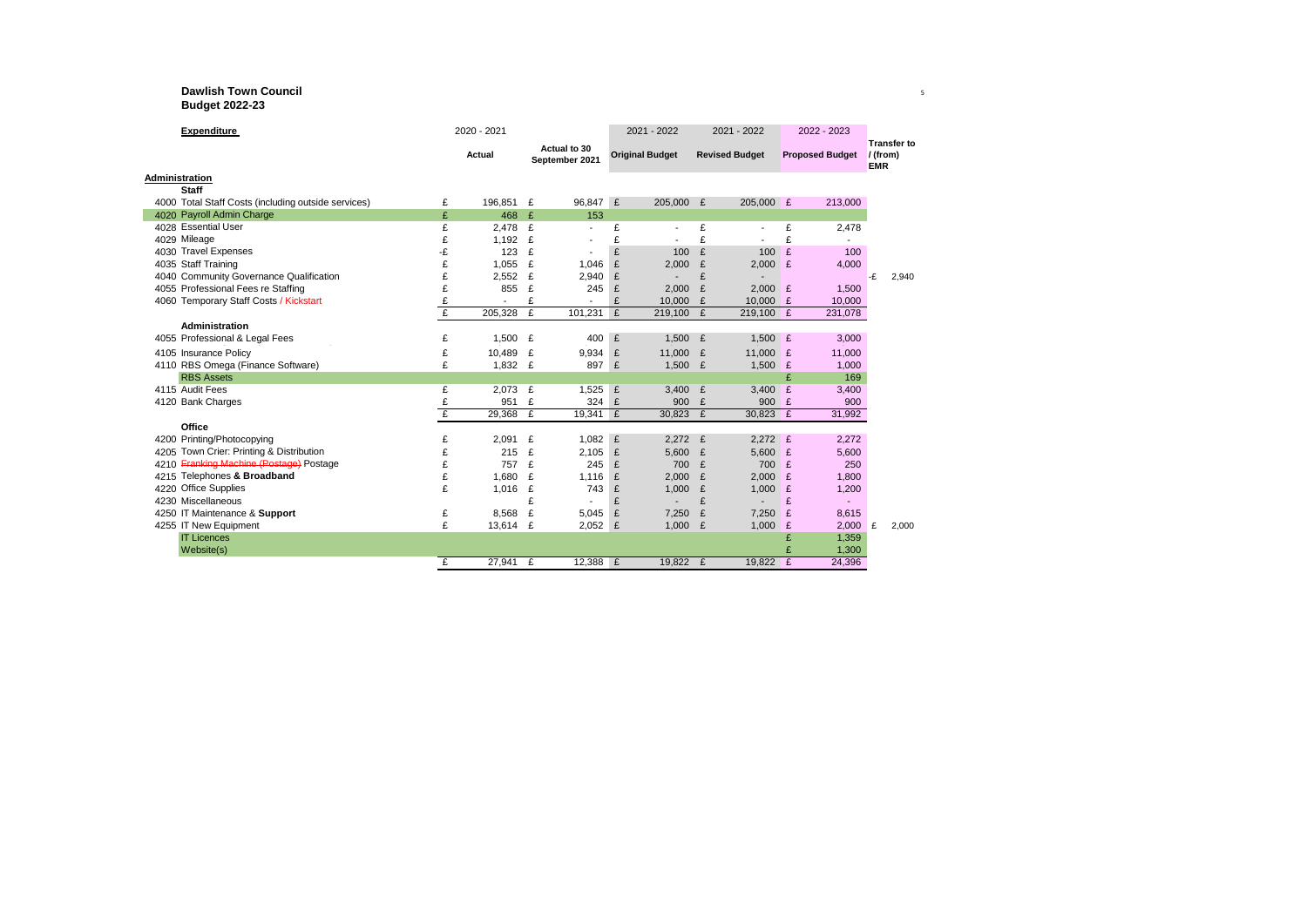**Civic Spaces Outside Services**

| 4300 General Costs (consumables)     | £      | 1,722          | £      | 655                      | E      | 1,200                    | £           | 1.200                    | E | 1,500           |           |            |
|--------------------------------------|--------|----------------|--------|--------------------------|--------|--------------------------|-------------|--------------------------|---|-----------------|-----------|------------|
| 4400 Repairs & Renewals              | £      | ÷,             | £      | 55                       | E      | ÷,                       | £           |                          | £ | ä,              |           |            |
| 4410 Maintenance                     | £      | ٠              | £      | 253                      | £      | ٠                        | £           |                          | £ | $\sim$          |           |            |
|                                      | £      | 1,722          | £      | 655                      | E      | 1,200                    | £           | 1,200                    | £ | 1,500           |           |            |
| Waterfowl                            |        |                |        |                          |        |                          |             |                          |   |                 |           |            |
| 4055 Professional Fees               | £      | 844            | £      | 360                      | £      | 425                      | E           | 425 £                    |   | 500             |           |            |
| 4300 General Costs Services          | £      | 2,810          | £      | 565                      | £      | $2,000$ £                |             | $2,000$ £                |   | 2,500           |           |            |
| 4320 Food                            | £      | 1,697          | £      | 264                      | £      | 1,300 $E$                |             | 1,300 $E$                |   | 1,500           |           |            |
| 4330 Lease                           | £      | $\overline{a}$ | £      |                          | £      | $\mathbf{1}$             | £           | $\mathbf{1}$             | £ | $\mathbf{1}$    |           |            |
| 4400 Repairs & Renewals              | £      | ÷,             | £      | 51                       | £      | $\blacksquare$           | £           |                          | £ | ÷.              |           |            |
| 4410 Heat & Light                    | £      | r.             | £      | 48                       | £      | $\overline{\phantom{a}}$ | £           |                          | £ | ٠               |           |            |
| 4560 Heat & Light Utilities          | £      | 1,529          | £      | 677                      | E      | 1,400                    | £           | 1,400 $E$                |   | 1,550           |           |            |
|                                      | £      | 6,880          | £      | 1,965                    | E      | 5,126                    | £           | $5,126$ £                |   | 6,051           |           |            |
| <b>Public Spaces</b>                 |        |                |        |                          |        |                          |             |                          |   |                 |           |            |
| 4400 Maintenance, Repairs & Renewals | £      | ÷.             | £      |                          | £      | 1,000 $E$                |             | 1,000 $E$                |   | $\blacksquare$  |           |            |
| 4415 Hanging Baskets                 | £      | 6,979          | £      | 4,185                    | £      | $8,000$ £                |             | $8,000$ £                |   | 8,500           |           |            |
| 4425 Decorative and Christmas Lights | £      | 7,106          | £      | $\overline{\phantom{a}}$ | £      | 10,000 £                 |             | 10,000 £                 |   | 21,153 £ 11,153 |           |            |
| 4430 Grass Verges Exp                | £      | 1,800          | £      | 900                      | £      | $2,000$ £                |             | $2,000$ £                |   | 2,000           |           |            |
|                                      | £      | 15,885         | £      | 5,085                    | E      | $21,000$ £               |             | $21,000$ £               |   | 31,653          |           |            |
| <b>War Memorial Garden</b>           |        |                |        |                          |        |                          |             |                          |   |                 |           |            |
| 4330 Lease                           | £      |                | £      |                          | £      | $\overline{a}$           | £           |                          | £ | $\sim 100$      |           |            |
| 4400 Maintenance, Repairs & Renewals | £      | 691            | £      | 22                       | £      | 1,000                    | $\mathbf f$ | 1,000                    | E | 1,000           |           |            |
| 4420 War Memorial                    | £      | 50             | £      |                          | £      | $\overline{\phantom{a}}$ | £           | $\overline{\phantom{a}}$ | £ | $\sim 100$      |           |            |
|                                      | £      | 741            | £      | 22                       | E      | 1.000                    | £           | 1,000 $E$                |   | 1.000           |           |            |
| <b>Little Week Play Area</b>         |        |                |        |                          |        |                          |             |                          |   |                 |           |            |
| 4400 Maintenance, Repairs & Renewals | £      | 72 £           |        | $\overline{\phantom{a}}$ | £      | 500                      | £           | 500 £                    |   | 500             |           |            |
|                                      | £      | 72             | £      |                          | £      | 500                      | £           | 500 £                    |   | 500             |           |            |
| The Skatepark                        |        |                |        |                          |        |                          |             |                          |   |                 |           |            |
| 4330 Lease                           | £      | 389 £          |        | 389                      | £      | 389                      | E           | 389                      | E | 389             |           |            |
| 4400 Maintenance, Repairs & Renewals | £      | $3,554$ £      |        |                          | £      | 3,000 $E$                |             | 3,000 $E$                |   | $8,000$ £       | 5,000 EMR | Skate park |
|                                      | £      | 3,943 $E$      |        | 389                      | E      | 3,389                    | E           | 3,389 £                  |   | 8,389           |           |            |
| <b>Allotments</b>                    |        |                |        |                          |        |                          |             |                          |   |                 |           |            |
|                                      |        |                |        |                          |        |                          |             |                          |   |                 |           | New        |
|                                      |        |                |        |                          |        |                          |             |                          |   |                 |           | Allotment  |
| 4400 Maintenance, Repairs & Renewals | £      | 1,546 £        |        | 50                       | £      | 1,500 $E$                |             | 1,500 $E$                |   | 3,500 $E$       | 2,000     | EMR        |
| 4500 Rent                            | £      | 1,250          | £      | 1,250                    | £      | 1,250 $E$                |             | 1,250 $E$                |   | 1,563           |           |            |
| 4505 Water                           | £      | 408            | £      | 197                      | £      | 450 £                    |             | 450                      | E | 450             |           |            |
| <b>RBS Allotments</b>                | £      |                | £      | 175.00<br>$1,672 \t f$   |        |                          |             |                          | £ | 175.00          |           |            |
|                                      | £      | 3,204          | £      |                          |        | 3,200 $E$                |             | 3,200 $E$                |   | 5,688           |           |            |
| <b>CCTV</b>                          |        |                |        |                          |        |                          |             |                          |   |                 |           |            |
| 4325 Electricity                     | £      | 696            | £      | 142                      | E      | 500 £                    |             | 500 £                    |   | 1,000           |           |            |
| 4400 Maintenance, Repairs & Renewals | £      | 1,269          | £      |                          | £      | 1,700 £                  |             | 1,700 $E$                |   | 1,700           |           |            |
| 4405 Redevelopment                   | £<br>£ | 1.965          | £<br>£ | 142                      | £<br>E | 5,000                    | E<br>£      | 5,000<br>$7,200$ £       |   | 2,700           |           |            |
|                                      |        |                |        |                          |        | 7.200                    |             |                          |   |                 |           |            |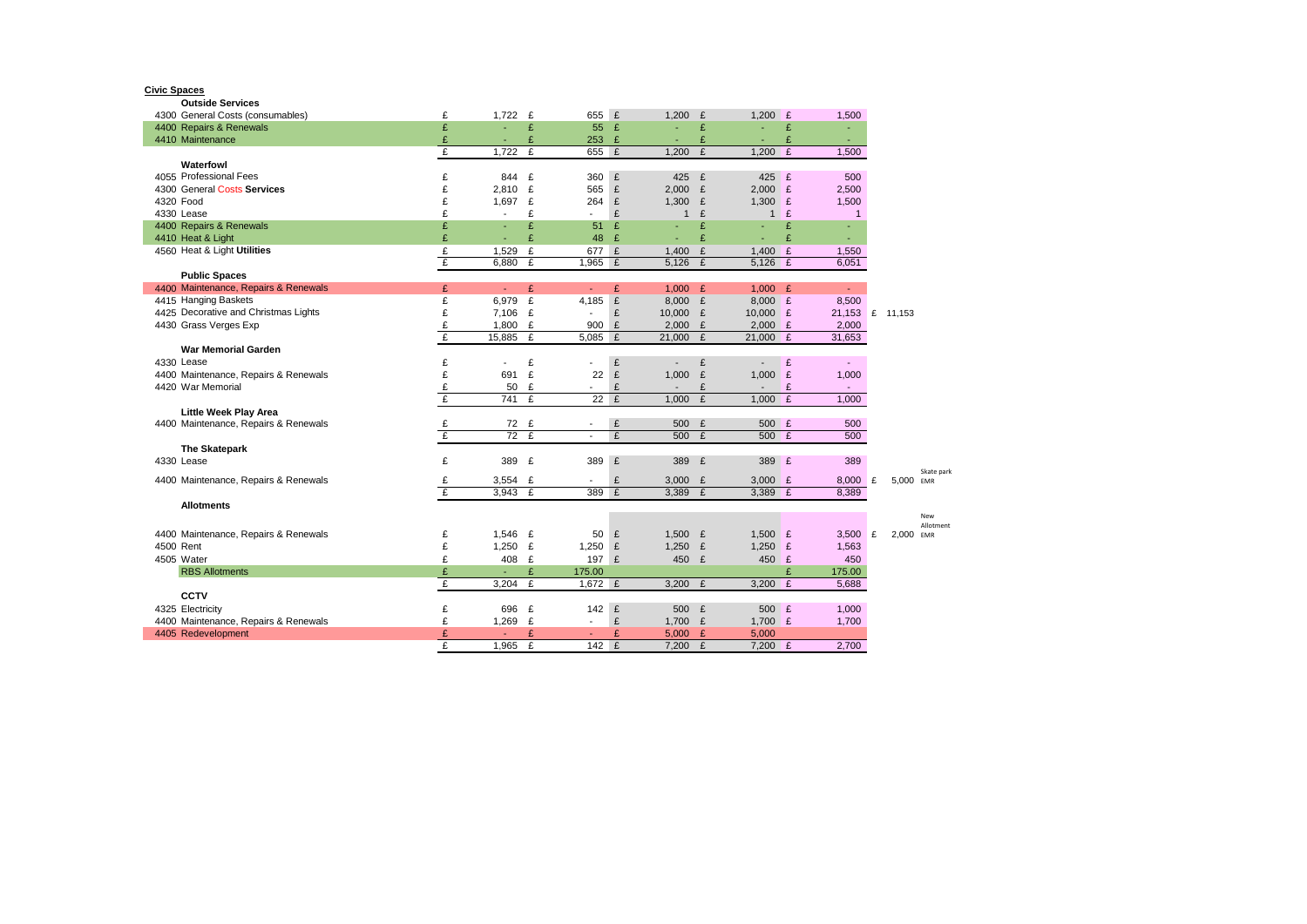#### **Council Activities**

**The Manor House**

| 4400 Maintenance, Repairs & Renewals               | £ |                          | £     | 7,383    | £ | 15,000 | £ | 15,000                   | £ | 17,000 |
|----------------------------------------------------|---|--------------------------|-------|----------|---|--------|---|--------------------------|---|--------|
| 4410 Maintenance (Merged with code 4400 - 2020/21) | £ | 11.003                   | £     |          | £ |        | £ |                          |   |        |
| 4505 Water Rates                                   | £ | 1.200                    | £     | 100      | £ | 1.200  | £ | 1.200                    | £ | 1,500  |
| 4550 Caretaking and Cleaning Services              | £ | 20.709                   | £     | 14.660   | £ | 35,000 | £ | 35,000                   | £ | 30,000 |
| 4555 Rates                                         | £ | 12,974                   | £     | 5,407    | £ | 13,000 | £ | 13,000                   | £ | 13,000 |
| 4560 Heat & Light                                  | £ | 7,102                    | £     | 1,970    | £ | 7,200  | £ | 7,200                    | £ |        |
| Gas                                                | £ |                          | £     |          | £ |        | £ |                          | £ | 4,000  |
| Electricity                                        | £ | ٠                        |       | ٠        | £ | ٠      | £ | ٠                        | £ | 2,000  |
| 4565 Lift Maintenance Contract                     | £ | 121                      | £     |          | £ | 500    | £ | 500                      | £ | 500    |
| <b>RBS Bookings</b>                                |   |                          |       |          |   |        |   |                          | £ | 151    |
| 4570 Grounds Maintenance & Landscaping             | £ | 4,957                    | £     | 147      | £ | 1.000  | £ | 1,000                    | £ | 1,000  |
| 4575 Waste Management                              |   | 2,395                    | £     | 1,107    | £ | 2,300  | £ | 2,300                    | £ | 2,530  |
| 4595 Refreshments (room hire)                      |   | 258                      | £     |          | £ | 200    | £ | 200                      | £ | 200    |
| 4600 Promotions                                    |   | 954                      | £     | 412      | £ | 1.000  | £ | 1,000                    | £ | 750    |
| 4650 Licences                                      |   |                          |       | 2,512    | £ | 2,120  | £ | 2,120                    | £ | 1,200  |
|                                                    | £ | 61,673                   | £     | 33,698 £ |   | 78,520 | £ | 78,520                   | £ | 73,831 |
| <b>Riverside Centre</b>                            |   |                          |       |          |   |        |   |                          |   |        |
| 4325 Electricity                                   |   |                          | $0$ £ | 63.00    | £ |        | £ | $\overline{\phantom{a}}$ | £ | 400.00 |
| Gas                                                |   |                          |       |          |   |        |   |                          | £ | 800.00 |
| 4330 Lease                                         | £ | 225                      | £     | 225.00   | £ | 225    | £ | 225                      | £ | 225    |
| 4400 Maintenance, Repairs & Renewals               |   | 714                      | £     | 889.00   | £ | 2,500  | £ | 2,500                    | £ | 2,500  |
| 4505 Water                                         |   | 79                       |       |          | £ | 300    | £ | 300                      | £ | 300    |
| 4550 Caretaking and Cleaning                       | £ | 775                      | £     | 3,110.00 | £ | 7,500  | £ | 7,500                    | £ | 7,500  |
| 4555 Rates                                         |   | $\overline{\phantom{a}}$ | £     |          | £ | 400    | £ | 400                      | £ | 400    |
| <b>RBS Bookings</b>                                | £ | ٠                        |       |          |   |        |   |                          | £ | 151    |
| 4560 Heat & Light                                  | £ | 695                      | £     | 121.00   | £ | 1,200  | £ | 1,200                    | £ |        |
| 4600 Promotions                                    | £ |                          | £     |          | £ |        | £ |                          | £ | 250    |
| 4650 Licences                                      |   |                          |       |          | £ | 640    | £ | 640                      | £ | 750    |
|                                                    | £ | 2,488                    | £     | 4,408    | £ | 12,765 | £ | 12,765                   | £ | 13,276 |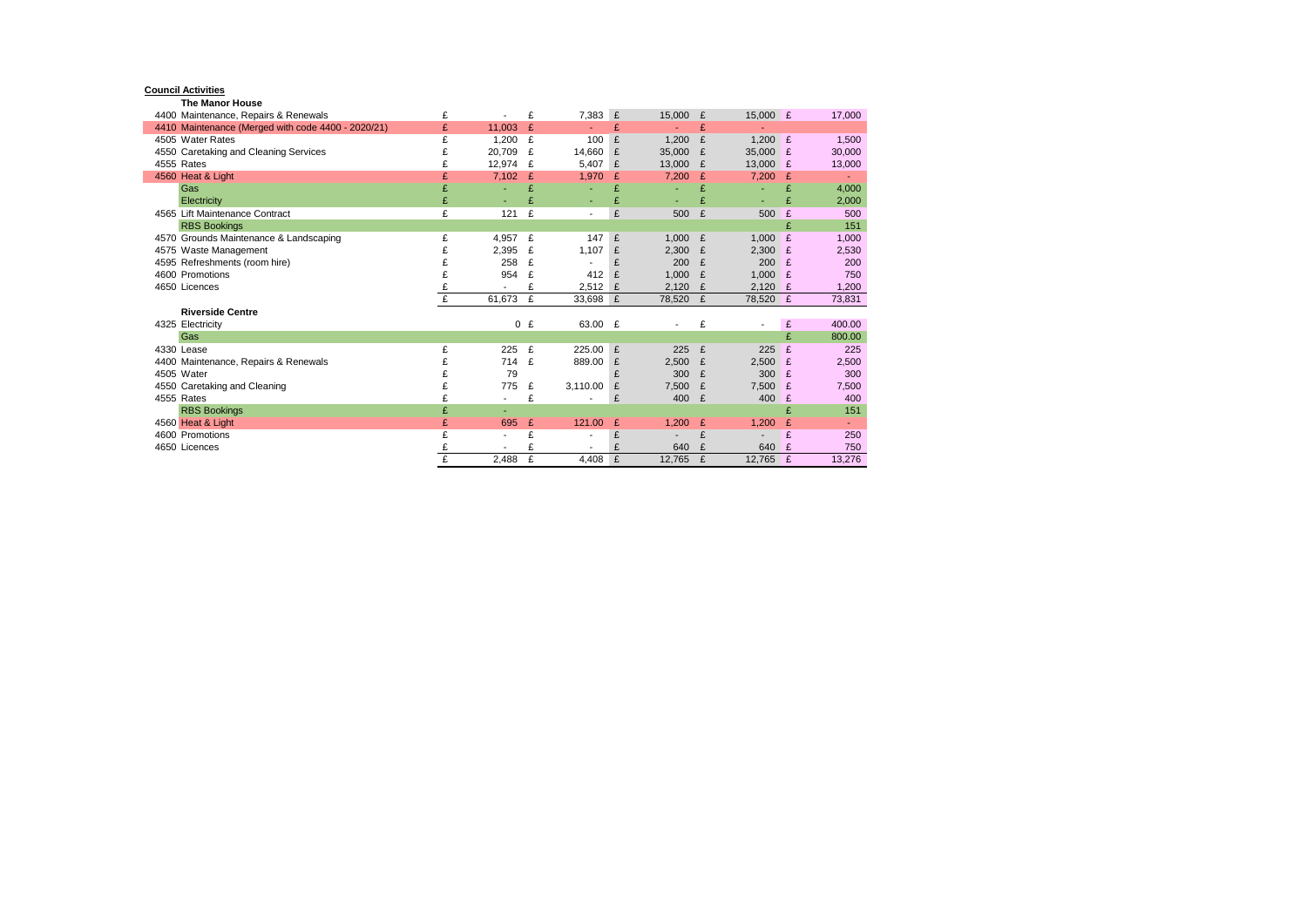| The Council as a Public Body                         |   |                |   |                          |   |                          |              |                          |   |                |       |
|------------------------------------------------------|---|----------------|---|--------------------------|---|--------------------------|--------------|--------------------------|---|----------------|-------|
| 4700 Memberships (DALC, NALC & Estuary Partnerships) | £ | 5,931          | £ | 4,116                    | £ | 5,000 $E$                |              | 5,000                    | £ | 4,500          |       |
| 4705 Councillor Training                             | £ | 45             | £ | 60                       | £ | 1.000                    | £            | 1.000                    | £ | 1,000          |       |
| 4710 Councillor Travel                               | £ |                | £ |                          | £ | 150                      | £            | 150                      | £ | 150            |       |
| 4715 Public Notices                                  | £ | 100            | £ | 100                      | £ | 500                      | £            | 500                      | £ | 700            |       |
| 4720 Print Supplies - Council Duties                 | £ | $\blacksquare$ | £ | $\sim$                   | £ |                          | £            | ٠                        |   |                |       |
| Postage                                              | £ | $\overline{a}$ | £ | $\overline{\phantom{a}}$ | £ | $\overline{\phantom{a}}$ | £            | $\overline{\phantom{a}}$ | £ | 600            |       |
| 4725 Data Control licences                           | £ | $\blacksquare$ | £ | ÷                        | £ | ÷                        | £            | ÷                        |   |                |       |
| 4730 Remembrance Sunday                              | £ | 365            | £ | $\blacksquare$           | £ | 500                      | £            | 500                      | £ | 500            |       |
| <b>Councillors O365</b>                              |   |                | £ | ÷.                       | £ | ÷.                       | £            | ٠                        | £ | 776            |       |
| 4735 Mayor's Chain of Office Civic-Regalia           | £ | 1.071          | £ |                          | £ | 200                      | £            | 200                      | £ | 200            |       |
| 4740 Mayor's Allowance Expenditure                   | £ | 567            | £ | 40                       | £ | 3,400                    | $\mathbf f$  | 3,400 $E$                |   | 3,500          |       |
| 4745 Mayor's Civic Evening Exp.                      | £ | $\blacksquare$ | £ | 8                        |   |                          |              |                          |   |                |       |
| 4755 Election Costs                                  | £ | $\blacksquare$ | £ |                          | £ | 1.500 $E$                |              | 1,500 $E$                |   | 6,000 £        | 6.000 |
| 4760 2022 Reserve - expenditure                      | £ | 42             | £ | $\sim$                   | £ | $\blacksquare$           | £            | $\blacksquare$           | £ | $\blacksquare$ |       |
|                                                      | £ | 8.121          | £ | 4,324 $E$                |   | 12,250                   | £            | 12,250                   | E | 17,926         |       |
| <b>Events Committee</b>                              |   |                |   |                          |   |                          |              |                          |   |                |       |
| 4200 Printing/Photocopying                           | £ |                | £ | 210.00                   | £ |                          | £            | $\overline{\phantom{a}}$ | £ |                |       |
| 4350 Trailer Lease                                   | £ | 115            | £ | 115                      | £ | 115                      | $\mathbf{f}$ | 115                      | £ | 115            |       |
| 4355 Trailer costs                                   | £ | 65             | £ |                          | £ | 150                      | E            | 150                      | £ | 150            |       |
| Storage                                              |   |                |   |                          |   |                          |              |                          | £ | 2,500          |       |
| 4650 Licences                                        | £ | $\overline{a}$ | £ | 40                       | £ |                          | £            |                          | £ | 1.000          |       |
| 4800 Events Expenditure                              | £ | 17,061         | £ | 13,158 £                 |   | 28,000                   | £            | 28,000                   | £ | 34,000         |       |
|                                                      | £ | 17,241         | £ | 13,523                   | £ | 28,265                   | £            | 28,265                   | £ | 37,765         |       |
| <b>Investing in Dawlish</b>                          |   |                |   |                          |   |                          |              |                          |   |                |       |
| 4600 Promotions (of Dawlish Joint marketing etc)     | £ | 1,372          | £ | 2,250                    | £ | 5.000 $E$                |              | 5,000                    | E | 5,000          |       |
| 4900 Parish Improvements Fund                        | £ | 11.200         | £ |                          | £ | 20,000 £                 |              | 20,000                   | £ | 20,000         |       |
| 4920 Springfield Gardens                             | £ |                | £ |                          | £ | 1,500                    | E            | 1,500                    | £ | 1.500          |       |
| 4925 Sandy Lane Toilets                              | £ | 10,000         | £ | 10,000                   | £ | 10,000                   | E            | 10,000                   | £ | 10,000         |       |
| Dawlish Warren Outer Toilets                         |   |                |   |                          |   |                          |              |                          | £ | 2.500          |       |
| 4940 Rural Skip (New Code)                           | £ |                | £ | $\blacksquare$           | £ | 14,000 £                 |              | 14,000                   | £ | $2.000$ £      | 2,000 |
| 4945 Community Grants Scheme                         | £ | 24,952         | £ | 17,250                   | £ | 50.000                   | £            | 50,000                   | £ | 50,000         |       |
| 4950 WW1 Reserve - Expenditure                       | £ |                | £ | 150                      | £ |                          | £            |                          | £ | ٠              |       |
| 4960 Helping Dawlish Expenditure                     | £ | 11,596         | £ | 1,317                    | £ |                          | £            |                          | £ | 2,000          |       |
| <b>Volunteer Expenditure</b>                         |   |                |   |                          |   |                          |              |                          | £ | 2,000          |       |
|                                                      | £ | 59,120         | £ | 30,967 £                 |   | 100,500                  | £            | 100,500                  | £ | 95,000         |       |
|                                                      |   |                |   |                          |   |                          |              |                          |   |                |       |
|                                                      | £ | 445,692        | £ | 229.810 £                |   | 544.660 £                |              | 544.660 £                |   | 582.745        |       |